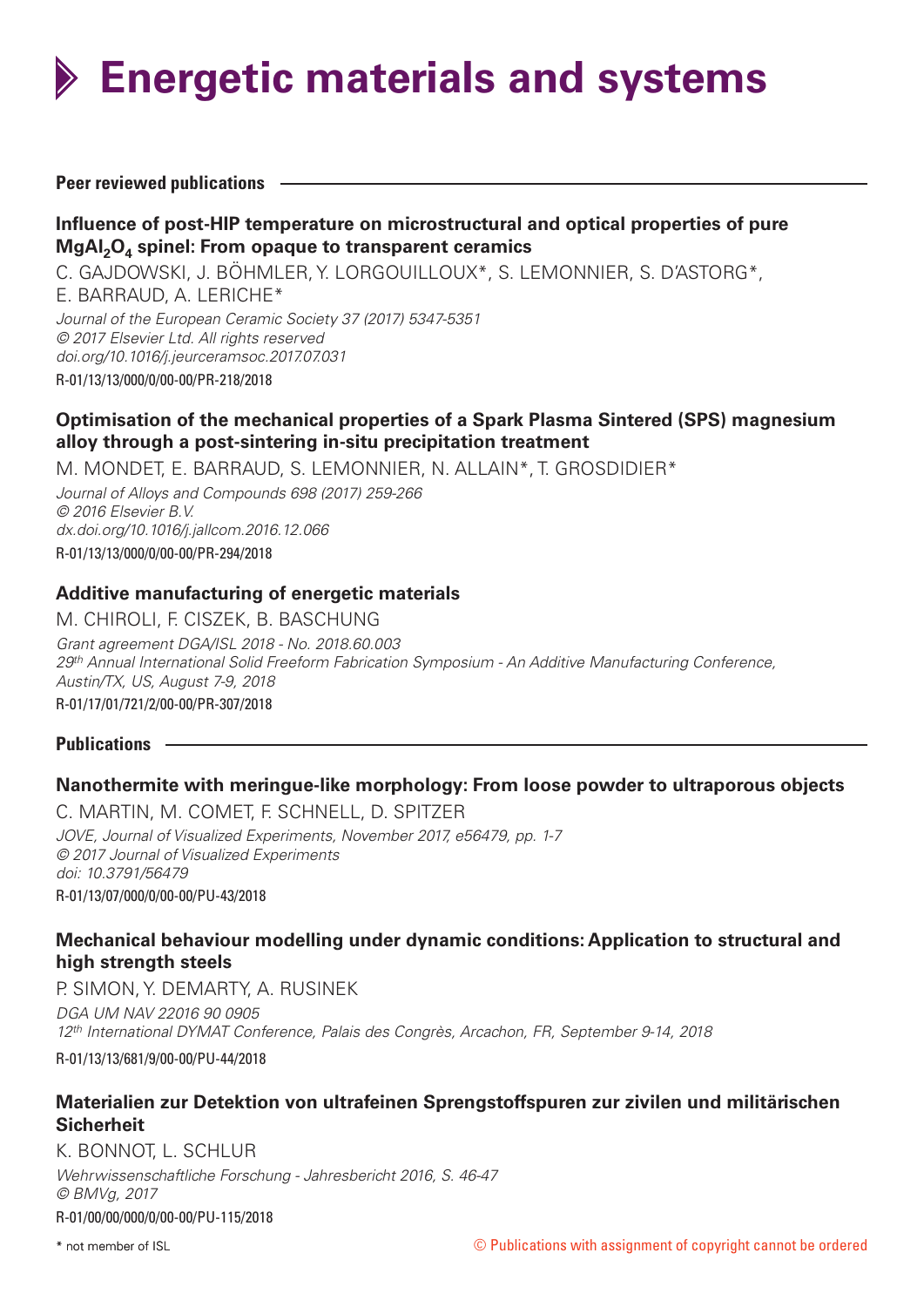# **L'explosion : un phénomène à bien connaître**

M. COMET, C. MARTIN, F. SCHNELL, D. SPITZER *Bulletin de l'Union des Physiciens (BUP), vol. 112, n°1002, mars 2018, pp. 443-457 © 2018 Union des Professeurs de Physique et de Chimie*  R-01/13/07/000/0/00-00/PU-120/2018

### **Numerical simulations of reactive two-phase flows in interior ballistics**

R. WÖLBING, M. CHIROLI, C. STEINBACH, R. HRUSCHKA, B. BASCHUNG *BAAINBw E/T1AX/HA132/IF861 Proceedings of the 3rd World Congress on Momentum, Heat and Mass Transfer (MHMT'18), Budapest, HU, April 12-14, 2018, Paper No. CSP 113 © International ASET Inc. 2018 doi: 10.11159/csp18.113* R-01/17/01/739/1/00-00/PU-149/2018

## **THz-TDS on polymers: Monitoring thermo-oxidative ageing and crystallization kinetics**

S. ENGELBRECHT, K.-H. TYBUSSEK, B. FISCHER, S. SOMMER *43rd International Conference on Infrared, Millimeter and Terahertz Waves, IRMMW THz 2018, Nagoya, JP, September 9-14, 2018 © IEEE 2018* R-01/13/13/000/1/15-00/PU-248/2018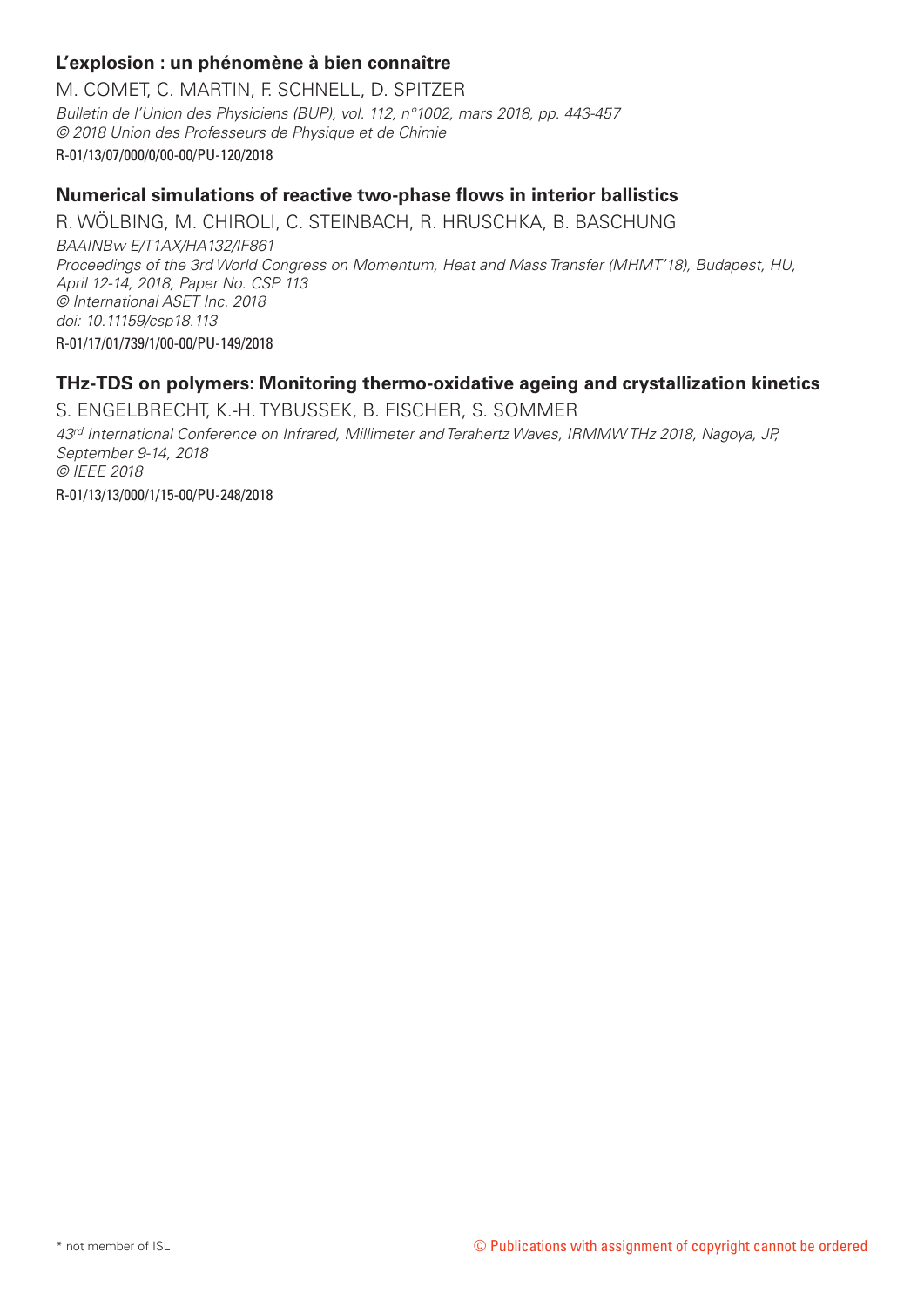# **Flight techniques for projectiles**

**Peer reviewed publications**

# **Accuracy-simplicity trade-off for small-scale helicopter models: A comparative study based on flight data**

E. ROUSSEL, V. GASSMANN, E. LAROCHE\* *Control Engineering Practice, Vol. 73, April 2018, pp. 56–65 © 2018 Elsevier Ltd doi.org/10.1016/j.conengprac.2018.01.001* R-02/14/04/000/0/00-00/PR-31/2018

# **Aerodynamic Coefficient Identification of a Space Vehicle from Multiple Free-Flight Tests**

M. ALBISSER, S. DOBRE, C. BERNER, M. THOMASSIN\*, H. GARNIER\* *Journal Of Spacecrafts And Rockets, Vol. 54, No. 2, March-April 2017 doi: 10.2514/1.A33587* R-02/13/01/000/0/00-00/PR-59/2018

## **Base pressure of spinning finned projectiles**

S. WEIDNER, R. HRUSCHKA, F. LEOPOLD *BAAINBw E/E4BX/GA024/GF860 AIAA Journal, Vol. 57, No. 1 (2019), pp. 472-475 doi.org/10.2514/1.J056714* R-02/13/16/562/1/00-00/PR-306/2018

**Publications**

## **Estimation of air velocity for a high velocity spinning projectile using transverse accelerometers**

A. FIOT, S. CHANGEY, C. COMBETTES, N. PETIT\* *2018 AIAA Science and Technology Forum and Exposition, Kissimmee/FL, USA, January 8-12, 2018 © AIAA 2018* R-02/14/03/000/0/00-00/PU/86/2018

## **Geschossintegrierte Kommunikation**

D. SCHMOLTZI, L. BERNARD *wt, wehrtechnik VI/2017, G 4949, 49. Jahrgang, S. 88 © Mönch Verlagsgesellschaft mbH* R-02/00/00/000/0/00-00/PU-113/2018

## **Antennes compactes en cavité pour applications GNSS**

L. GARCÍA-GÁMEZ\*, L. BERNARD, R. SAULEAU\*, S. COLLARDEY\*, K. MAHDJOUBI\*, P. POULIGUEN\*, P. POTIER\* *Journées scientifiques 2018 d'URSI-France « Géolocalisation et navigation », Paris, FR, 28-29 mars 2018* R-02/13/19/000/0/00-00/PU-132/2018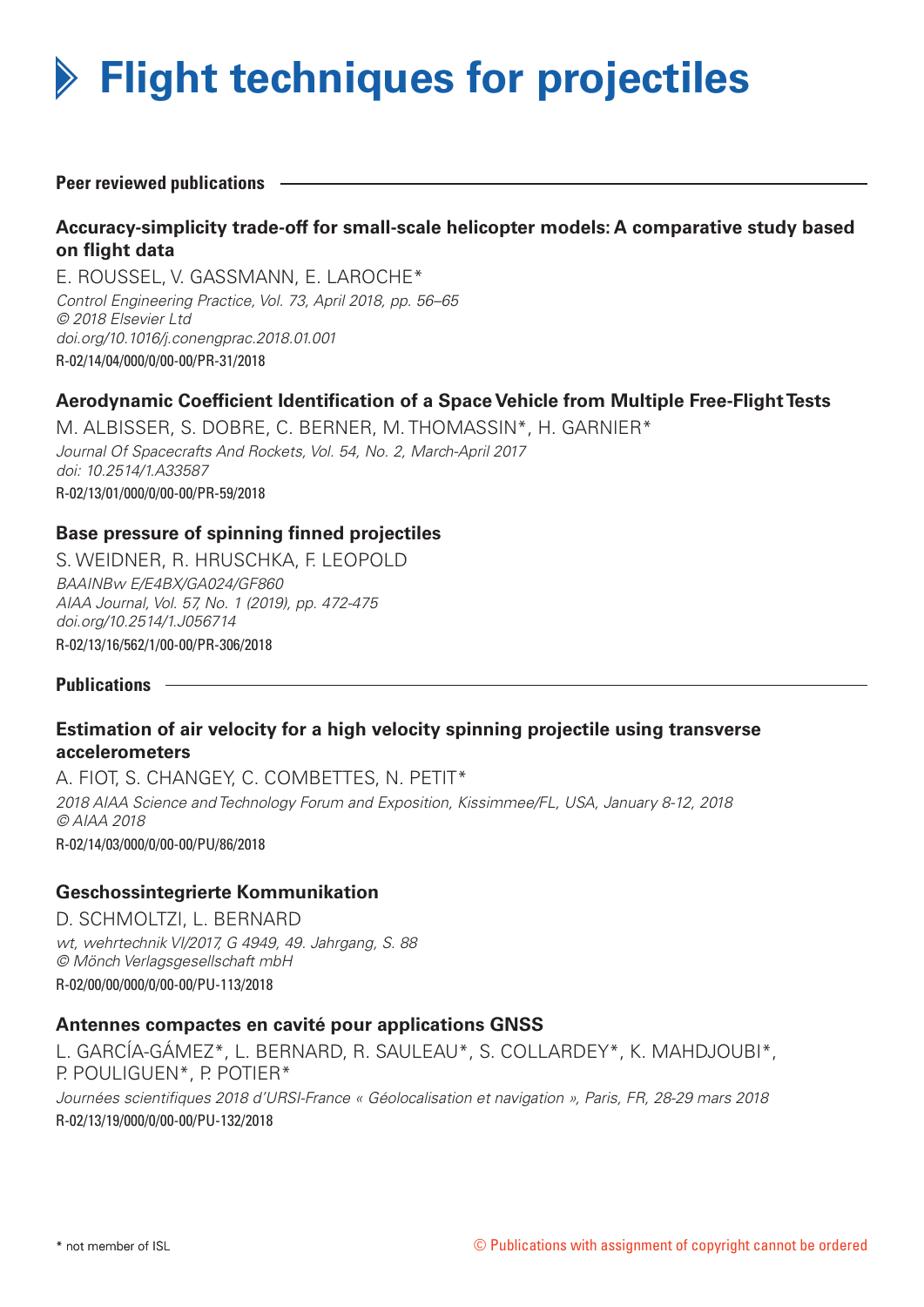# **Metasurface-inspired antenna in cavity for GNSS applications**

L. GARCÍA-GÁMEZ\*, L. BERNARD, R. SAULEAU\*, S. COLLARDEY\*, K. MAHDJOUBI\*, P. POULIGUEN\*, P. POTIER\*

*12th European Conference on Antennas and Propagation, EUCAP, London, GB, April 9-13, 2018 © IEEE 2018*

R-02/13/19/000/0/00-00/PU-150/2018

# **Software-defined radio system for tracking application**

C. CAMPO\*, L. BERNARD, H. BOEGLEN\*, S. HENGY, J.-M. PAILLOT\* *12th European Conference on Antennas and Propagation (EUCAP), London, GB, April 9-13, 2018 © IEEE 2018* R-02/13/19/000/0/00-00/PU-213/2018

# **GNU Radio development for DOA-based projectile tracking**

C. CAMPO\*, L. BERNARD, H. BOEGLEN\*, S. HENGY, J.-M. PAILLOT\* *French GNU Radio days 2018, Lyon, FR, July 2-3, 2018* R-02/13/19/000/0/00-00/PU-214/2018

## **Attitude and velocity estimation of a projectile using low cost magnetometers and accelerometers**

C. COMBETTES, S. CHANGEY, R. ADAM, E. PECHEUR *2018 IEEE/ION Position, Location and Navigation Symposium (PLANS), Monterey/CA, USA, 2018, pp. 650-657 © 2018 IEEE doi: 10.1109/PLANS.2018.8373439* R-02/14/03/000/0/00-00/PU-228/2018

# **Spin rate estimation of projectiles from microwave signals**

H. COVIC, R. ADAM, C. THOMAS, F. SAADA, L. BERNARD, A. SCHNEIDER

*20th International Conference on Electromagnetics in Advanced Applications (ICEAA 2018), Cartagena de Indias, CO, 10-14 September 2018 © IEEE 2018*

R-02/13/19/000/0/00-00/PU-266/2018

# **A supersonic projectile - embedded OFDM channel sounder. First validation experimental results**

M. MILLA, D. SCHMOLTZI, H. BOEGLEN\*, L. BERNARD, R. VAUZELLE\* *12th European Conference on Antennas and Propagation, EUCAP, London, GB, April 9-13, 2018 © IEEE 2018* R-02/13/19/000/0/00-00/PU-273/2018

# **Investigation of the flight behavior of a flare-stabilized projectile using 6DoF simulations coupled to CFD**

D. KLATT, M. PROFF, R. HRUSCHKA *53rd 3AF International Conference on Applied Aerodynamics, Salon-de-Provence, FR, 26-28 March 2018* R-02/17/01/000/0/00-00/PU-358/2018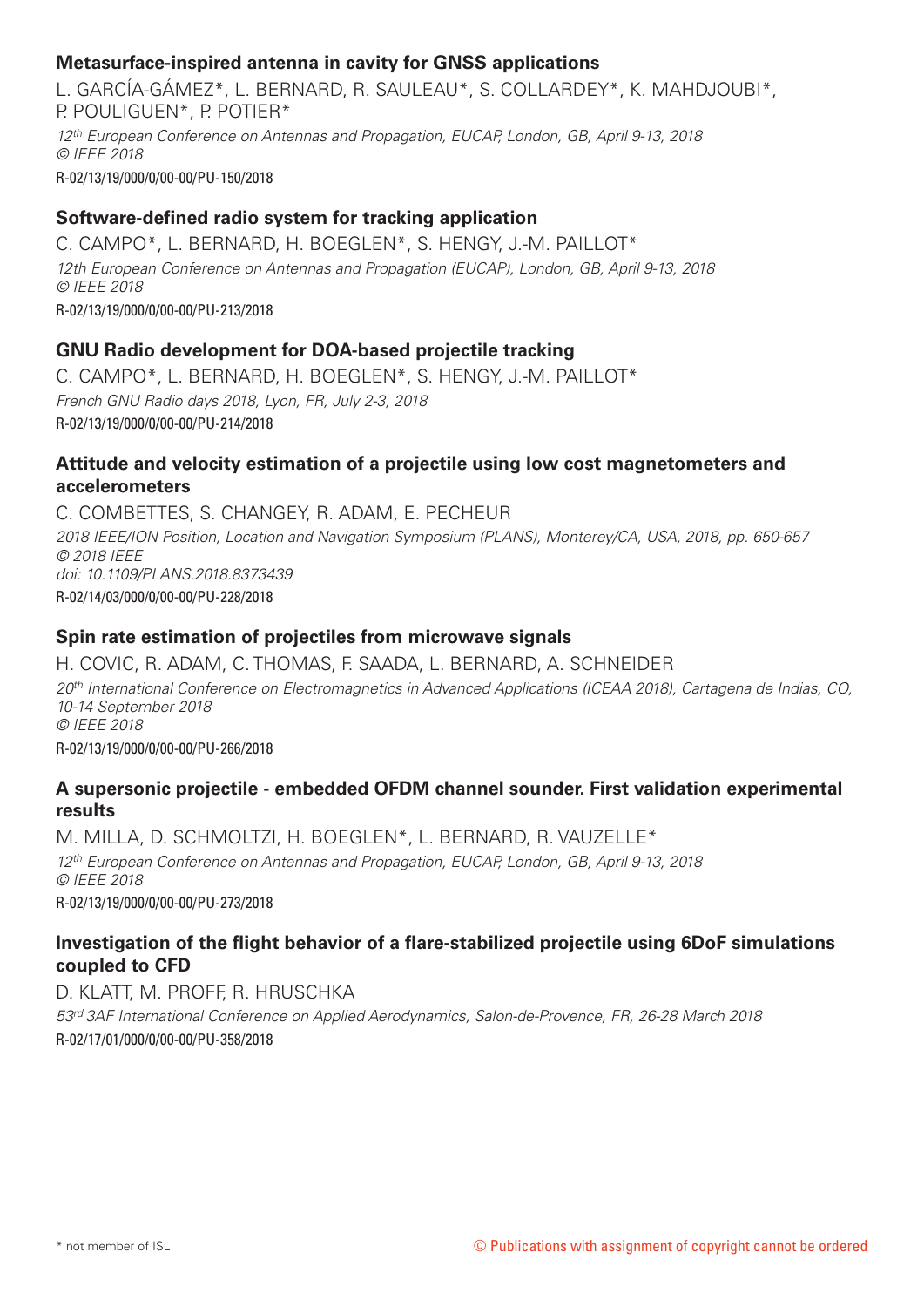# **Laser and electromagnetic technologies**

#### **Peer reviewed publications**

### **Mid-infrared ZGP OPO with divergence compensation and high beam quality**

M. SCHELLHORN, G. SPINDLER\*, M. EICHHORN *OPTICS EXPRESS, 1402, Vol. 26, No. 2, 22 Jan. 2018 © 2018 Optical Society of America* R-03/13/01/664/1/00-00/PR-72/2018

### **A Comparison of C-Shaped and Brush Armature Performance**

B. WILD, F. ALOUAHABI, D. SIMICIC, M. SCHNEIDER, R. HOFFMAN\* *IEEE Transactions on Plasma Science, Vol. 45, No. 7, July 2017 © 2015 IEEE* R-03/13/08/000/0/00-00/PR-84/2018

### **The influence of the rail material on the multishot performance of the rapid fire railgun**

B. WILD, C. SCHUPPLER, F. ALOUAHABI, M. SCHNEIDER, R. HOFFMAN\* *IEEE Transactions on Plasma Science, Vol. 43, No. 6, June 2015 © 2015 IEEE*  R-03/13/08/050/9/00-00/PR-85/2018

### **Investigation of a fast high-repetitive 10-kV SiC-MOSFET switching module**

R. BISCHOFF, M. STOLL, R. HIMMELSBACH, S. SCHARNHOLZ *Proceedings of the 2018 IEEE International Power Modulator and High Voltage Conference (IPMHVC), Jackson/WY, US, June 3-7, 2018 © 2018 IEEE* R-03/13/09/000/0/00-00/PR-366/2018

#### **Publications**

### **Die elektronische Kanone - ein Waffensystem der Zukunft**

M. SCHNEIDER, O. LIEBFRIED *Wehrwissenschaftliche Forschung - Jahresbericht 2016, S. 44-45 © BMVg 2017* R-03/00/00/000/0/00-00/PU-114/2018

### **Elektromagnetische Kanone im scharfen Schuss**

COM, DIV III *Europäische Sicherheit & Technik, April 2018 © 2017, Mittler Report Verlag GmbH* R-03/00/00/000/0/00-00/PU-136/2018

## **Commutateurs haute tension à base de MOSFET SiC**

S. SCHARNHOLZ, R. BISCHOFF, K. CORREAL, M. STOLL *Symposium de Génie Électrique (SGE 2018), Nancy, FR, 3-5 juillet 2018* R-03/13/09/000/0/00-00/PU-236/2018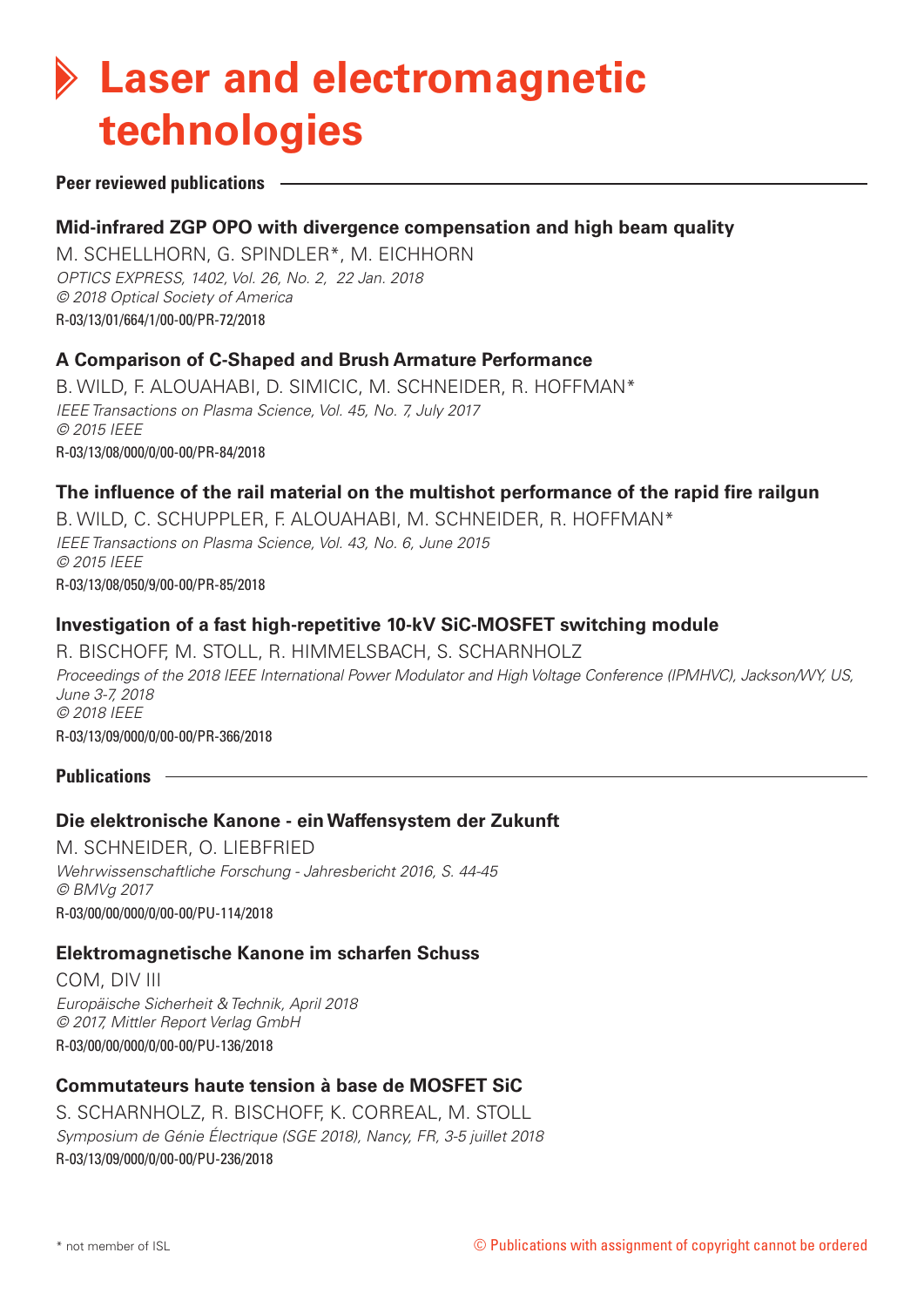# **Towards SiC thyristors with amplifying gate design**

R. HASSDORF, S. SCHARNHOLZ, D. BAUERSFELD, B. VERGNE, L.V. PHUNG\*, D. PLANSON\*

*Agence Nationale de la Recherche - ANR-11-ASTR- 011- 01 Symposium de Génie Électrique (SGE 2018), Nancy, FR, 3-5 juillet 2018* R-03/13/05/000/0/00-00/PU-329/2018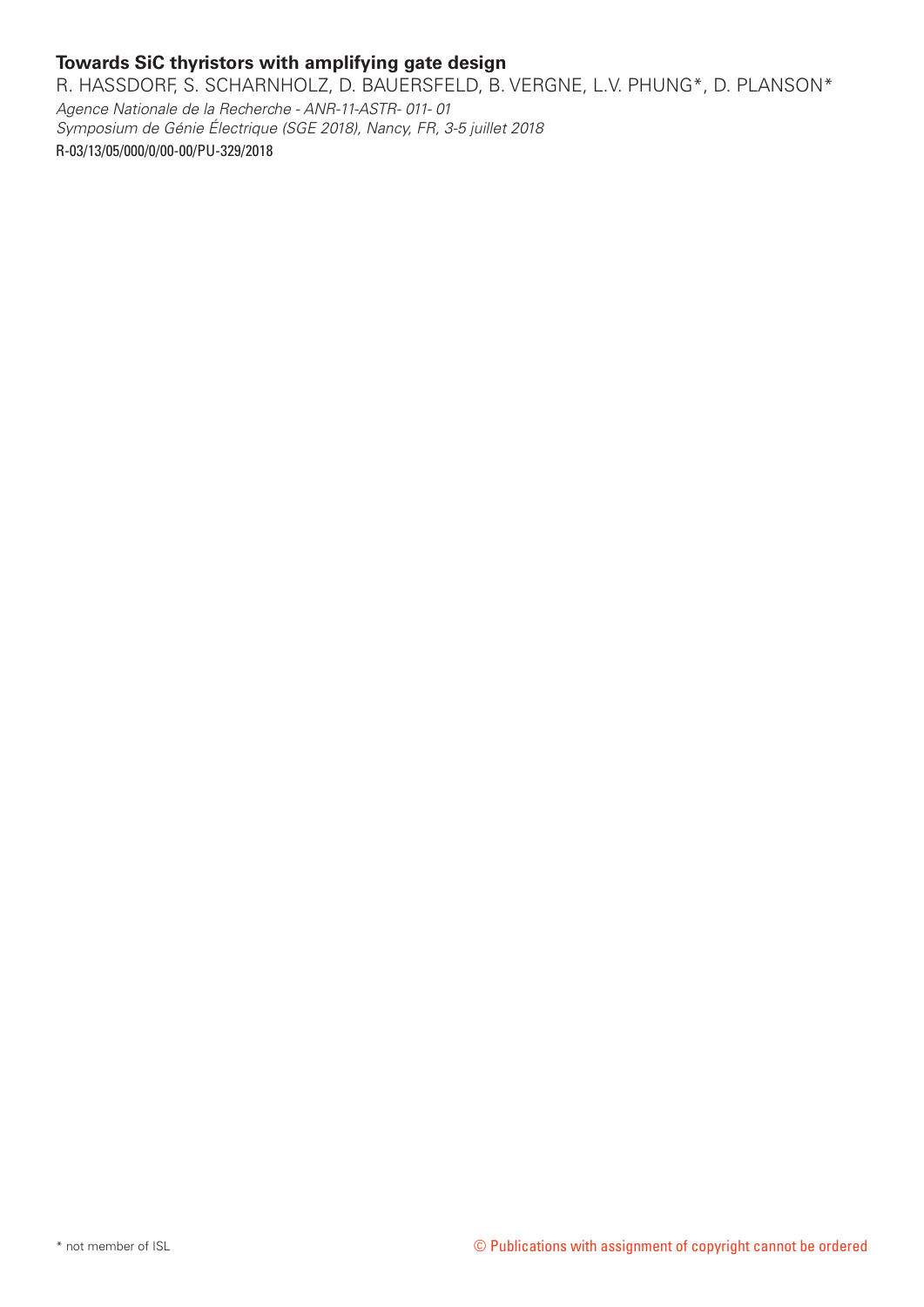# **Protection technologies, security, situational awareness**

### **Peer reviewed publications**

# **Influence of add-on perforated plates on the protective performance of light-weight armour systems**

T. FRAS, N. FADERL

*BAAINBw E/T1AX/HA132/IF861 (RZV 2018) 11th International Armament Conference on Scientific Aspects of Armament and Safety Technology, Ryn, PL, September 19-22, 2016 doi: 10.5604/01.3001.0011.7177* R-04/16/02/751/1/00-00/PR-154/2018

## **An experimental study of the atmospheric-driven variability of impulse sounds**

S. CHEINET, M. COSNEFROY, F. KÖNIGSTEIN, W. RICKERT\*, M. CHRISTOPH, S.L. COLLIER\*, A. DAGALLIER, L. EHRHARDT, V.E. OSTASHEV\*,A. STEFANOVIC, T. WESSLING\*, D. KEITH WILSON\* *Journal of the Acoustical Society of America, 144 (2), August 2018, pp. 822-840 © 2018 Acoustical Society of America* R-04/18/02/000/0/00-00/PR-245/2018

### **Learning with a generative adversarial network from a positive unlabeled dataset for image classification**

F. CHIARONI\*, M.-C. RAHAL\*, N. HUEBER, F. DUFAUX\* *2018 25th IEEE International Conference on Image Processing (ICIP), Athens, GR, October 7-10, 2018, pp. 1368-1372 © 2018 IEEE* R-04/16/07/000/0/00-00/PR-282/2018

# **Classification d'images en apprenant sur des échantillons positifs et non labélisés avec un réseau antagoniste génératif**

F. CHIARONI\*, M.-C. RAHAL\*, F. DUFAUX\*, N. HUEBER *AFIA Association Française de l'Intelligence Artificielle, Actes de la Conférence Nationale d'Intelligence Artificielle 2018, Nancy, FR, 4-6 juillet 2018* R-04/16/07/000/0/00-00/PR-283/2018

### **Strong explosion near a convex structure: A multi-scale experimental study**

S. TRÉLAT\*, M.-O. STURTZER, S. EVEILLARD\*, D. ECKENFELS, J. MORY, J.-F. LEGENDRE, F. BRAINA\*, B. SOUBIÈS\* *25th Military Aspects of Blast and Shock, September 23-28, 2018, The Hague, NL* R-04/16/01/000/0/00-00/PR-288/2018

## **Laser protection with optical limiting by combination of polymers with dyes**

C.S. HEGE, O. MULLER, L. MERLAT *Journal of Applied Polymer Science (J. APPL. POLYM. SCI.) 2018 © 2018 Wiley Periodicals, Inc. doi: 10.1002/APP.47150* R-04/16/06/000/0/00-00/PR-295/2018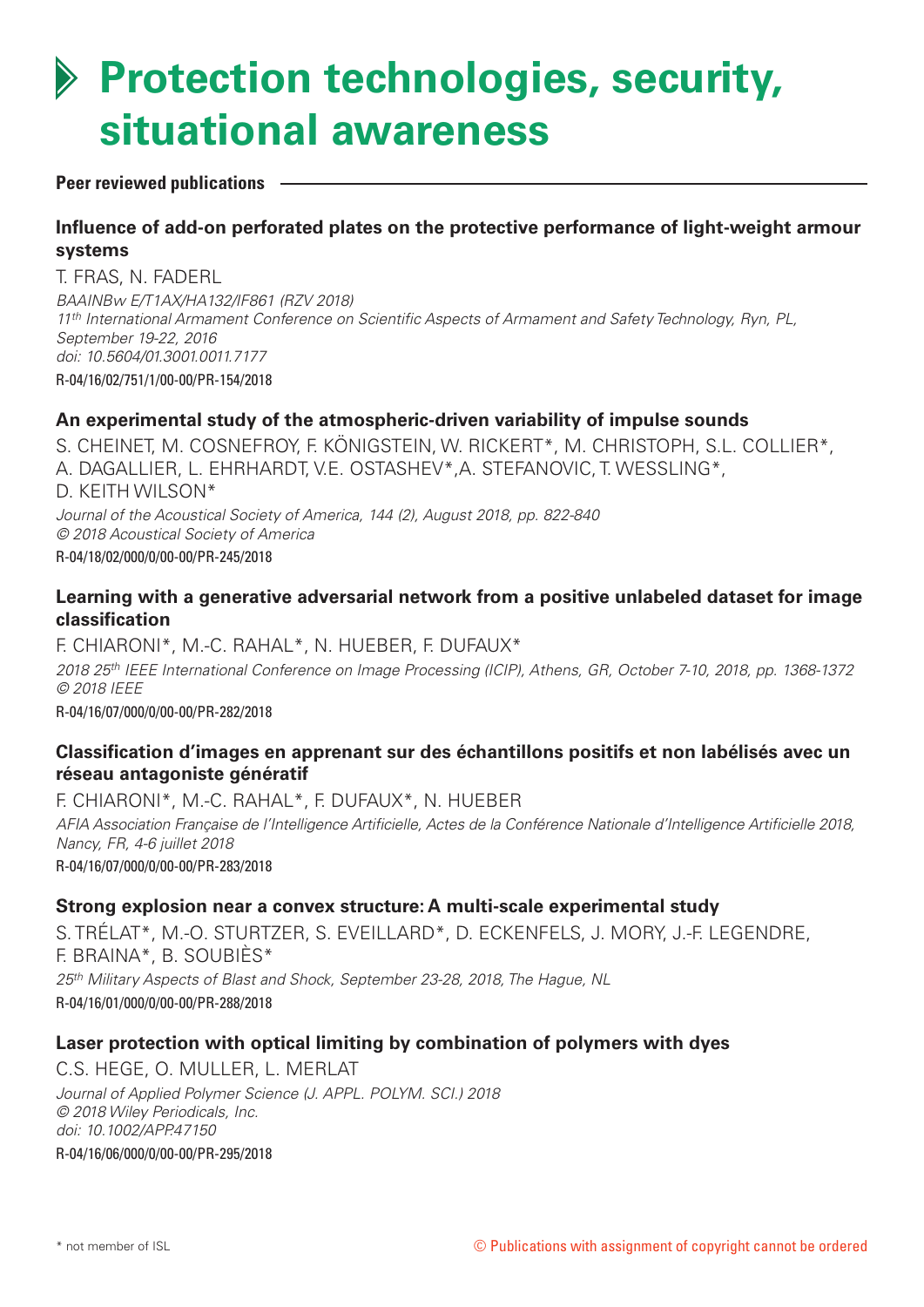## **Ti6Al4V-AA1050-AA2519 explosively-cladded plates under impact loading**

T. FRAS, I. SZACHOGLUCHOWICZ\*, L. SNIEZEK\* *The European Physical Journal Special Topics, September 2018, Volume 227, Issue 1–2, pp. 17–27 © EDP Sciences and Springer-Verlag GmbH Germany, part of Springer Nature 2018 doi.org/10.1140/epjst/e2018-00114-9* R-04/16/02/000/0/00-00/PR-344/2018

# **Benefits of using lode angle dependent fracture models to predict ballistic limits of armor steel**

C.C. ROTH\*, T. FRAS, N. FADERL, D. MOHR\*

*EPJ Web of Conferences, Vol. 183, 01052, 2018, DYMAT 2018 - 12th International Conference on the Mechanical and Physical Behaviour of Materials under Dynamic Loading, Arcachon, FR, 9-14 September 2018 doi.org/10.1051/epjconf/201818301052* R-04/16/02/000/0/00-00/PR-345/2018

# **Modelling the heating process of CFRP by cw-laser radiation with special focus on the heat transfer by thermal radiation between the carbon fibers**

R. SCHMITT, V. ALLHEILY *10th CIRP Conference on Photonic Technologies [LANE 2018], ScienceDirect, Procedia CIRP, Vol. 74, pp. 562-567, 2018 doi.org/10.1016/j.procir.2018.08.086* R-04/15/01/000/0/00-00/PR-357/2018

## **Publications**

## **Imagerie active à crénelage temporel multi-longueurs d'onde dans sa forme superposée**

A. MATWYSCHUK *Congrès de la SFO-Société Française d'Optique, Toulouse, FR, 03-06 juillet 2018* R-04/13/01/000/0/00-00/PU-208/2018

## **3D virtual audio with headphones: a literature review of the last ten years**

P. NOWAK, V. ZIMPFER, U. ZÖLZER\* *DAGA 2018 - 44. Jahrestagung für Akustik, München, DE, 19.-22. März 2018 ISBN 978-3-939296-13-3* R-04/13/15/000/0/00-00/PU-227/2018

## **Source localization and identification with a compact array of digital mems microphones**

A. RAMAMONJY, E. BAVU\*, A. GARCIA\*, S. HENGY *ICSV25, 25th International Congress on Sound and Vibration, Hiroshima, JP, July 8-12, 2018 © 2018 ICSV25* R-04/18/01/000/0/00-00/PU-232/2018

### **Integrating situational awareness into hearing protectors**

S. HENGY, V. ZIMPFER, P. HAMERY, M. CHRISTOPH, G. BLANCK, P. NAZ *ICSV25, 25th International Congress on Sound and Vibration, Hiroshima, JP, July 8-12, 2018 © 2018 ICSV25* R-04/18/01/000/0/00-00/PU-233/2018

# **Time resolved spectroscopic temperature measurement techniques during CW-laser matter interaction of Glass-Fiber-Reinforced-Polymers (GFRP)**

H. BORCHERT, V. ALLHEILY, L. MERLAT, J. KOKOT, R. SCHMITT *XXXIV European Congress on Molecular Spectroscopy, EUCMOS, Coimbra, PT, August 20-24, 2018* R-04/15/01/000/0/00-00/PU-240/2018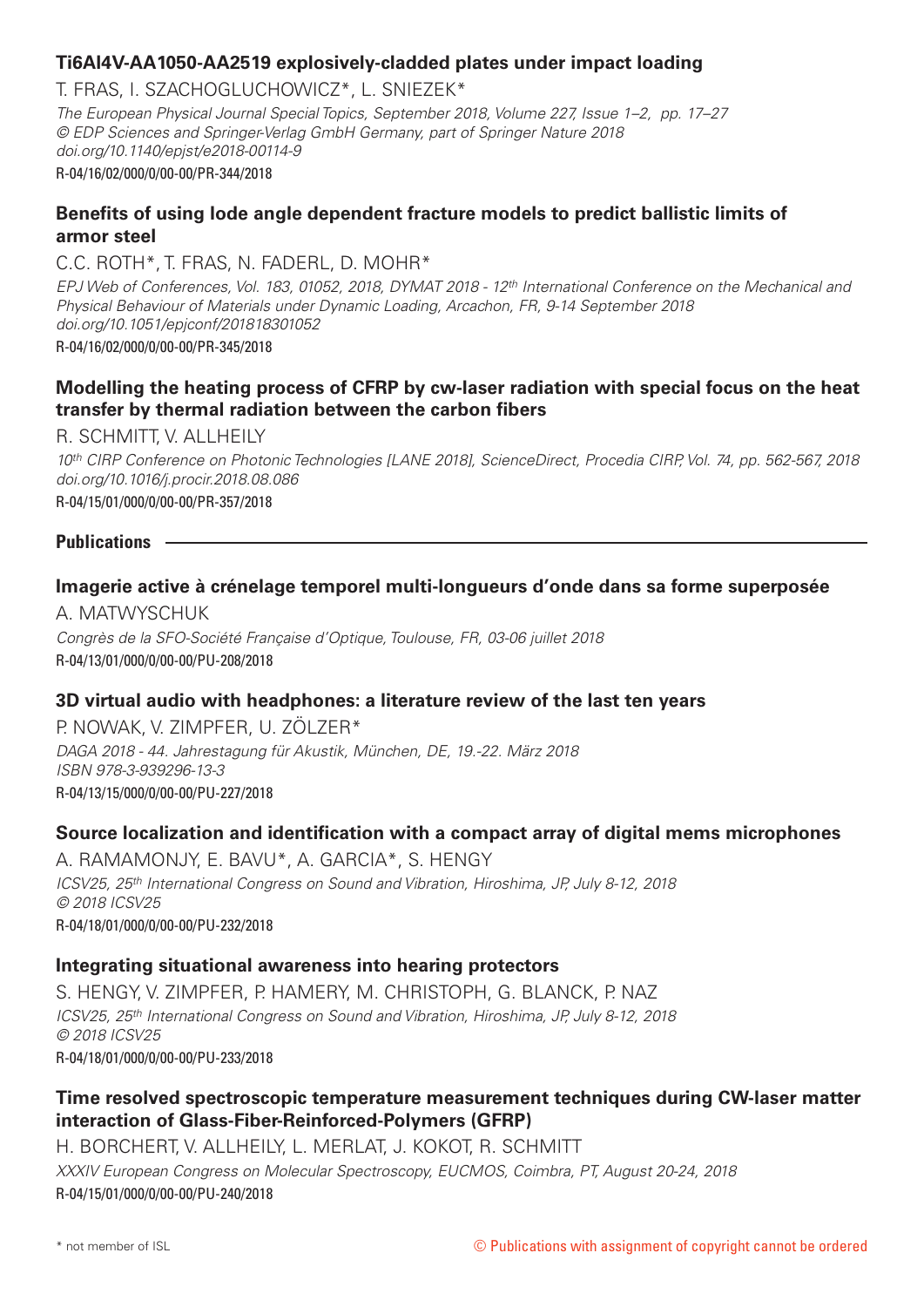## **Localisation de sources impulsionnelles en milieu urbain par capteurs distribués**

S. CHEINET, L. EHRHARDT *Revue Acoustique & Technique, Vol. 86-87, pp. 61-65* R-04/18/02/000/0/00-00/PU-246/2018

## **Ultra-broadband THz spectroscopy for sensing and identification for security applications**

K. KALTENECKER\*, B. ZHOU\*, K.-H. TYBUSSEK, S. ENGELBRECHT, R. LEHMANN\*, S. WALKER\*, P.U. JEPSEN\*, B.M. FISCHER *ANR-15-ASTR-0009-04 43rd International Conference on Infrared, Millimeter and Terahertz Waves, IRMMW THz 2018, Nagoya, JP, September 9-14, 2018 © IEEE 2018* R-04/16/05/548/3/00-00/PU-254/2018

# **Toward the prediction of lung injury risk caused by Friedlander blast waves**

J. BOUTILLIER, C. DECK, S. DE MEZZO, P. MAGNAN, R. WILLINGER\*, P. NAZ *25th Int. Symposium on Military Aspects of Blast and Shock (MABS), The Hague, NL, 23-28 September 2018* R-04/17/01/000/0/00-00/PU-264/2018

## **Blast wave mitigation using multi-phase solid material in a sandwich cladding**

L. BLANC, M.-O. STURTZER, T. SCHUNCK, D. ECKENFELS, J.-F. LEGENDRE *Military Aspects of Blast and Shock 25, The Hague, NL, September 23-28, 2018* R-04/16/01/000/0/00-00/PU-271/2018

# **Blast mitigation by water mist: the effect of the detonation configuration**

T. SCHUNCK, M. BASTIDE, D. ECKENFELS, M.-O. STURTZER, J. MORY, J.-F. LEGENDRE *MABS 25, Military Aspects of Blast and Shock, The Hague, NL, September 23-28, 2018* R-04/16/04/000/0/00-00/PU-272/2018

# **Advanced active imaging with single photon avalanche diodes**

M. LAURENZIS, M. LA MANNA\*, M. BUTTAFAVA\*, A. TOSI\*, J.-H. NAM\*, M. GUPTA\*, A. VELTEN\*

*University of Wisconsin + 693K125 Proc. SPIE 10799, Emerging Imaging and Sensing Technologies for Security and Defence III; and Unmanned Sensors, Systems, and Countermeasures, 1079903 (4 October 2018), Event: SPIE Security + Defence, 2018, Berlin, DE © 2018 SPIE doi: 10.1117/12.2500659* R-04/13/01/618/3/00-00/PU-278/2108

## **Evaluation of a logarithmic HDR sensor for an image-based navigation system**

M. TEKTONIDIS, M. PIETRZAK, D. MONNIN *Proc. of SPIE Vol. 10643, SPIE Defense + Security, Orlando/FL, US, May 3, 2018 © 2018 SPIE doi: 10.1117/12.2304887* R-04/13/18/000/0/00-00/PU-293/2018

## **Investigations on projectile ricochet off body armor**

M. SEIDL *PASS 2018, Personal Armour Systems Symposium, Washington D.C., US, October 1-5, 2018* R-04/16/02/000/0/00-00/PU-303/2018